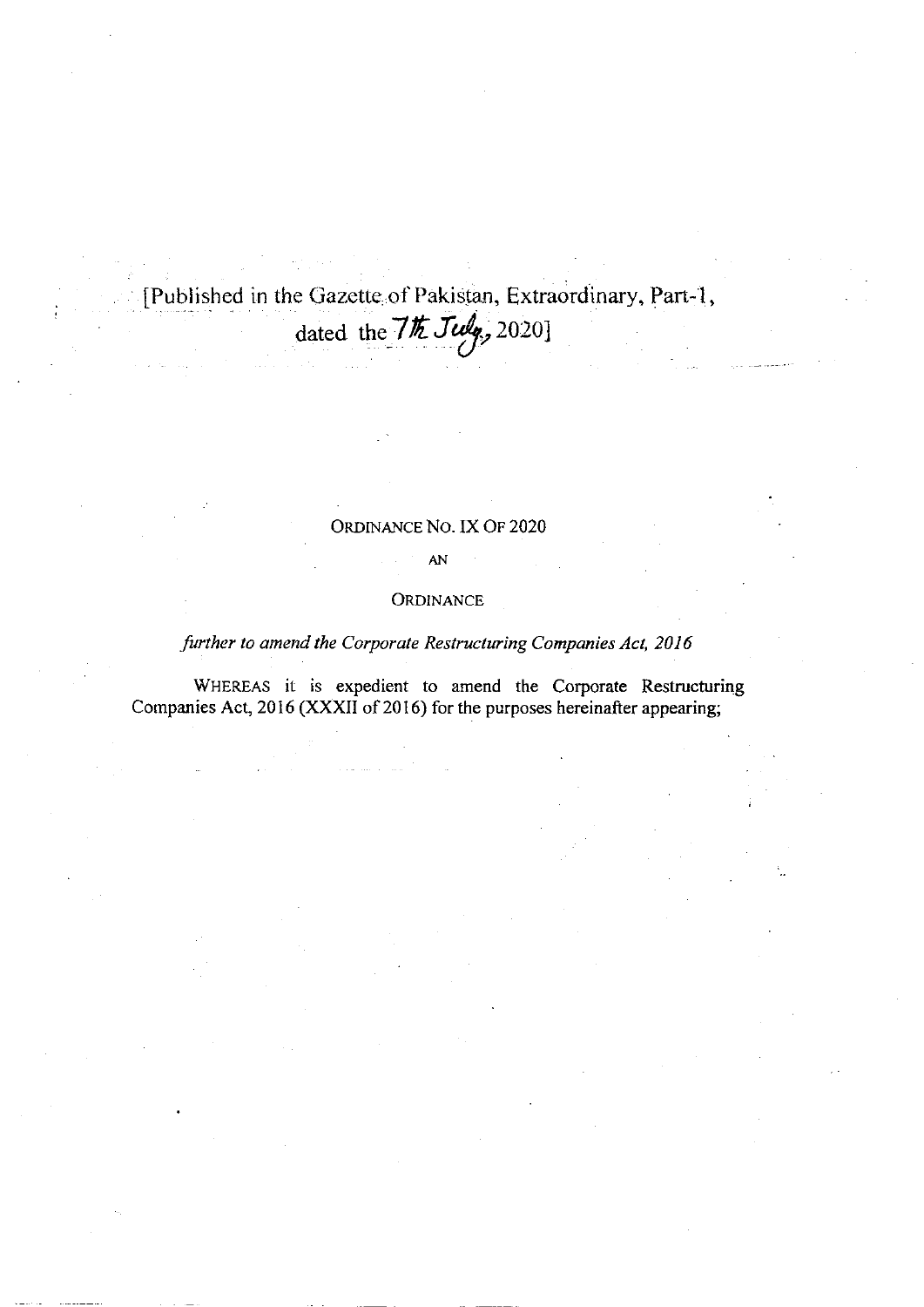. AND WHEREAS the Senate and the National Assembly are not in session and the President is satisfied that circumstances exist which render it neccssary to take immediate action;

NOW, THEREFORE, in exercise of powers conferred by clause (1) of Article 89 of the Constitution of Islamic Republic of Pakistan, the President of the Islamic Republic of Pakistan is pleased to make and promulgate the following Ordinance:-

It is hereby enacted as follows:-

1. Short title and commencement.  $\left(1\right)$  This Ordinance shall be called the Corporate Restructuring Companies (Amendment) Ordinance, 2020.

(2) This Ordinance shall come into force at once.

2. Amendments in Section 2, Act XXXII of 2016.-In the Corporate Restructuring Companies Act, 2016 (XXXII of 2016), hereinafter called as the said Act, in section  $2,$ —

- (a) in sub-section  $(1)$ ,—
	- (i) after clause (ii), the following new clause shall be inserted, namely:-
		- "(iia) "Companies Act" means the Companies Act, 2017  $(XIX of 2017);$ ";
	- (ii) in clause (iv), in sub-clause (a), after the word "institutions", the expression", save as otherwise provided for in section 8A" shall be added;
	- (iii) clause (vi) shall be omitted;
	- (iv) in clause (x) after the word "obligation", the words "or which has been classified by the financial institution as a loss in its books in accordance with the applicable laws" shall be added;
	- (v) clause (xii) shall be omitted;

 $\gamma$  –

(vi) after clause (xxi), the following new clause (xxia) shall be inserted, namely:---

<sup>&</sup>quot;(xxia) "trust" means a trust constituted pursuant to section  $6A$ ,"; and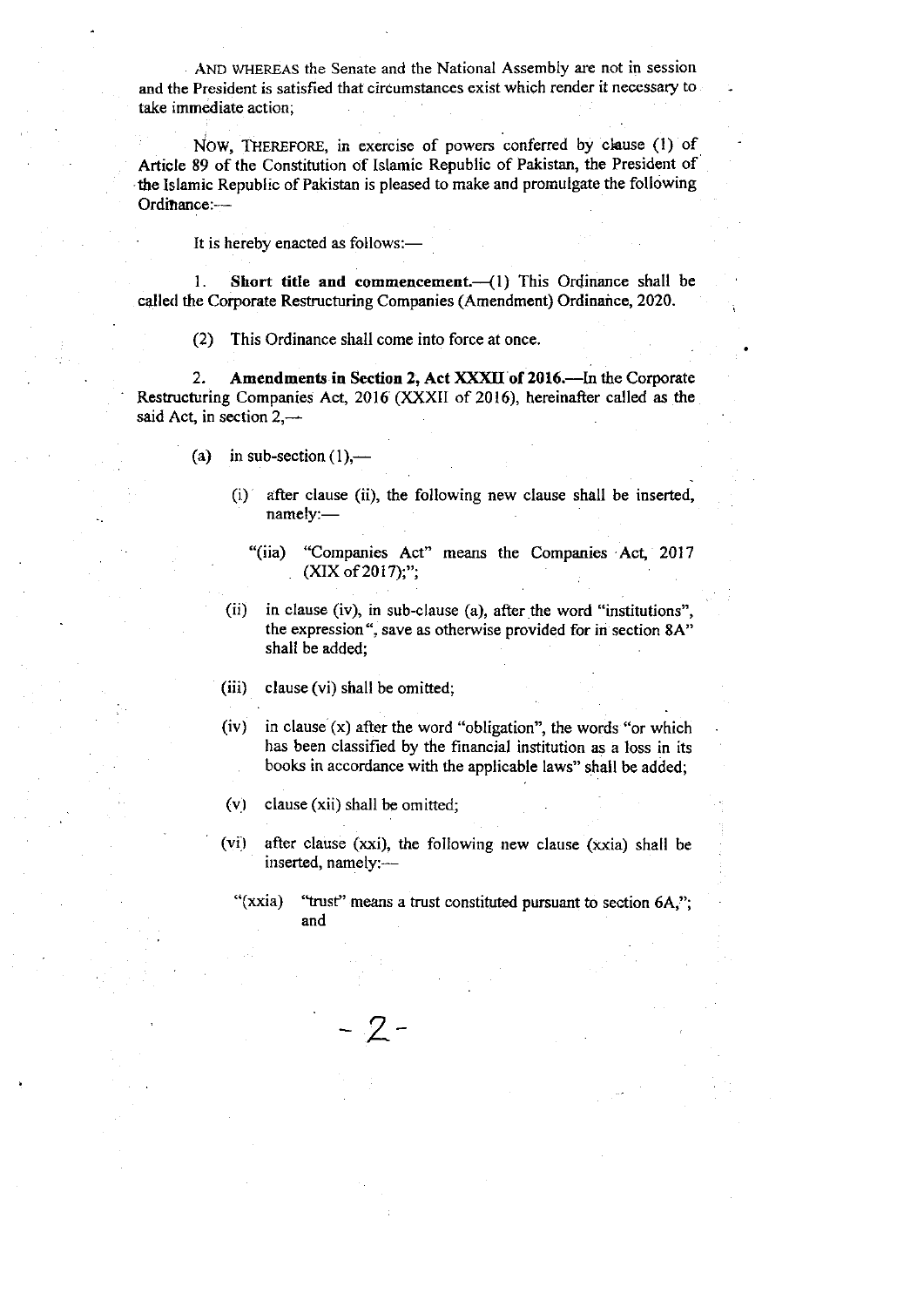- (vii) in sub-section (2), for the word "Ordinance", the words "Companies Act" shall be substituted.
- (b) in sub-section (2), for the word "Ordinance", the words "Companies Act" shall be substituted.

3. Amendment in section 4, Act XXXII of 2016.-- In the said Act, in section 4, in sub-section  $(2)$ , for the word "Ordinance", the words "Companies Act" shatl be substituted.

4. Amendments in section 5, Act XXXII of 2016.—In the said Act, in section 5, in sub-section  $(1)$ ,---

- (a) in clause  $(g)$ , the word "and", occurring at the end, shall be omitted;
- (b) in clause (h), for full stop at the end a semicolon shall be substituted and thereafter the following new clauses shall be added, namely:-
	- "(i) to provide finance as defined in the Financial Institutions (Recovery of Finances) Ordinance, 2001 (XLVI of 2001) for carrying out the purposes of this Act;
	- (i) to establish and provide management services to trusts in terms of section 6A;
	- $(k)$ , to act as an agent for any financial institution for the purpose of recovering their non-performing assets as providing as section 68, and
	- (l) to develop and implement a scheme in terms of section 8A.".

5. Amendments in section 6, Act XXXII of 2016.—In the said Act, in section 6, in sub-section  $(1)$ ,—

- (a) in clause  $(a)$ ,—
	- (i) the expression "established, owned or" shall be omitted; and
	- (ii) after the expression "affiliates,", the expression "subject to clause (e) of sub-section  $(1)$ ," shall be inserted;

 $(b)$  in clause (c), the word "and", occurring at the end, shall be omitted;

- 3-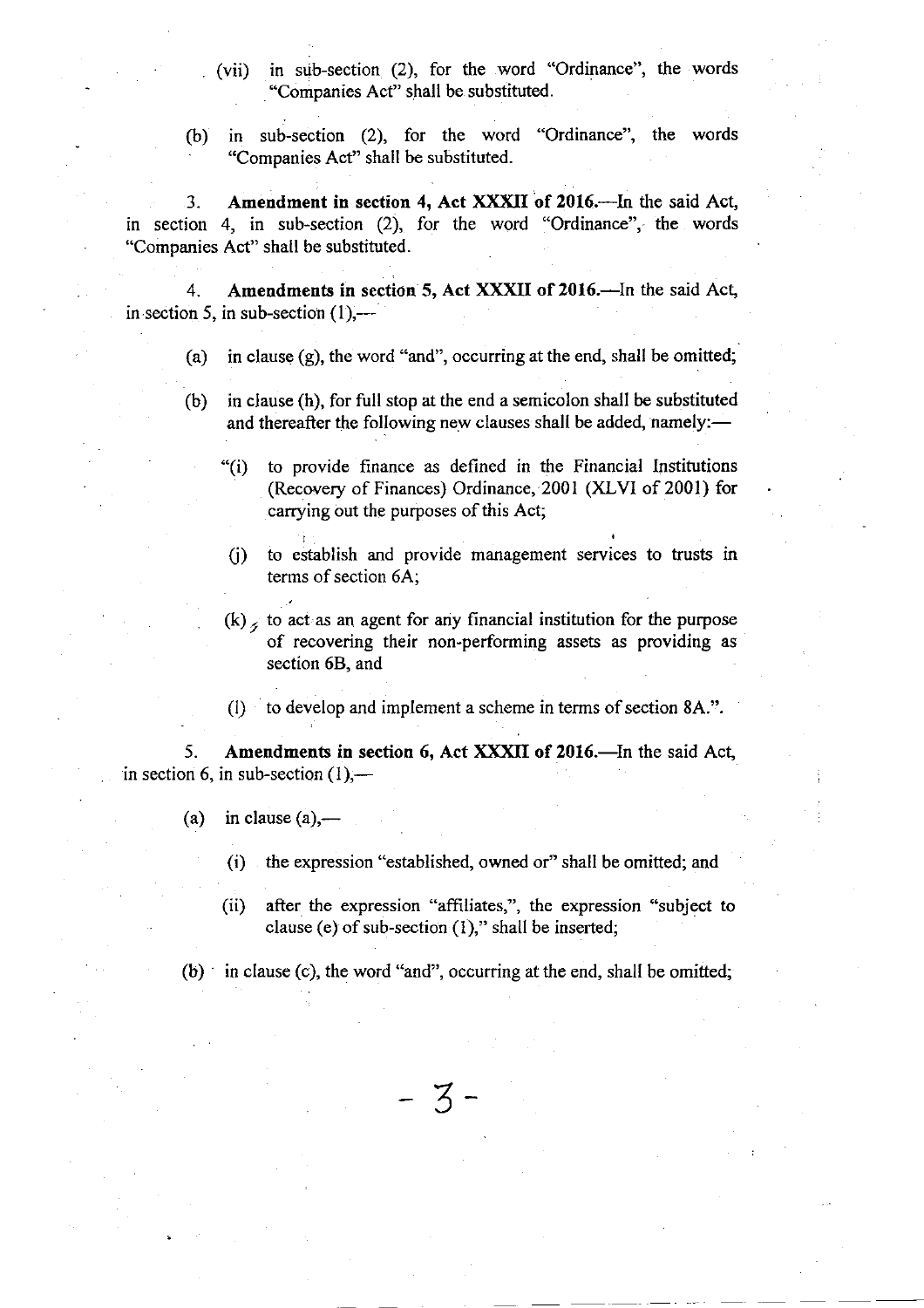$(c)$  in clause (d), for full stop at the end, a semicolon and the word "and" shall be substituted and thereafter the following new clause (e) shall be added, namely:-

(e) any transfer or assignment of non-performing assets pursuant to the transfer and assignment agreement shall be deemed to be effected by operation of law and not-

- (i) by virtue of execution of such agreement by any party thereto; and
- $(ii)$  constitute any assignment, transfer, devolution, conveyance, Iease, consent order, alienation, parting with possession or any other disposition under any applicable law other than the provisions of section 6.".

6. Insertion of section 6A, Act XXXII of 2016.-In the said Act, after section 6, amended as aforesaid, the following new section shall be inserted, namely:--

- \*6A. Creation of trust.{i) A Corporate Restructuring Company nray constitute one or more trusts under the Trusts Act,  $1882$  (II of  $1832$ ) for the purpose of acquiring non-performing assets from financial institutions.
	- $(2)$  A trust constituted under sub-section  $(1)$  may acquire nonperforming assets from a financial institution in accordance u'ith section 6, provided that the transfer and assignment agreement shall be entered into by the Corporate Restructuring Company, for and on behalf of the trust.
	- (3) The management of any trust constituted under sub-section (l) shall vest in the Corporate Restructuring Company on the terms set forth in the constitutive document of such trust.
	- (4) The trust may. be liquidated in a manner as may be prescribed.
	- (5) For the purpose of giving effect to section 6A, the references in this Act to a. Corporate Restructuring Company shall, unless repugnant to the context, include a trust established under section  $6A$ .";
- "6B. appointment a corporate restructuring company as a recovery agent.---A financial institutions may appoint a corporate restructuring company as its agent for recovery its non-performing assets by entering into an agency agreement with such Corporate

4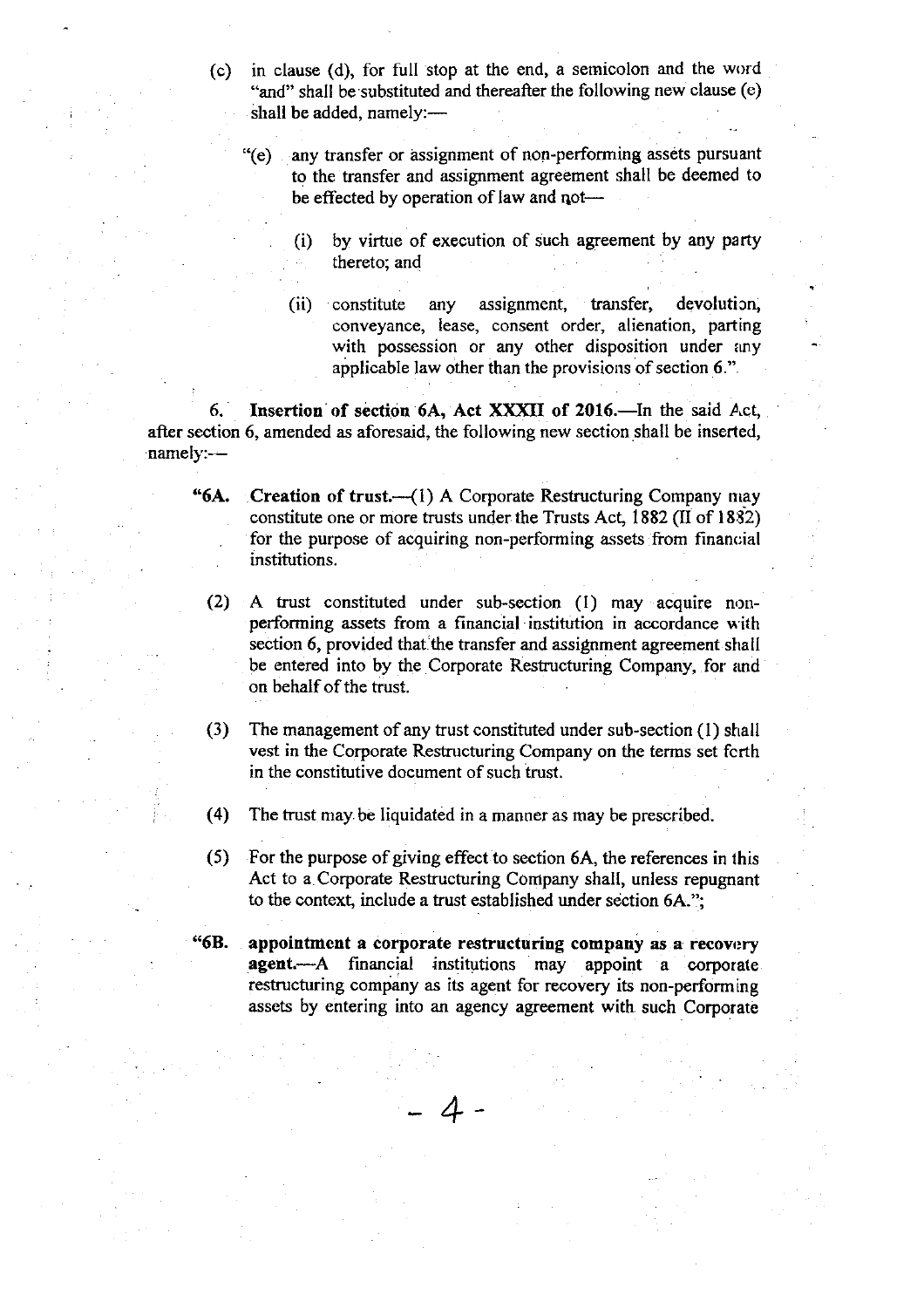Restructuring Company on such terms and conditions as may be mutually agreed between thern:

Provided that in case an agency relationship, their shall be no transfer of any non-performing assets to Corporate Restrucfuring Company."

7. Insertion of sections 7A and 7B, Act XXXII of 2016.—In the said Act, after section 6, the following new sections shall be inserted, namely:—

"7A. Exchange of information. $-(1)$  For the purposes of this Act, financial institutions may exchange information relating to an obligor on confidential basis with the Corporate Restructuring Company.

(2) No suit or other legal proceediugs shall lie against any financial institution or its officers, for anything done in good faith in pursuance of this section or for any damage caused or likely to be caused by anything done or intended to be done as aforesaid.

7B. Credit institution.—A Corporate Restructuring Company shall be deemed to be a credit institution for the purposes of the Credit Bureaus Act, 2015 (XI of 2015).";

Insertion of sections 8A and 8B Act XXXII of 2016.-In the said Act, after section 8, the following new sections shall be inserted, namely:—

"8A. Scheme. $\left(\begin{array}{cc} -1 \end{array}\right)$  A Corporate Restructuring Company, holding at least two-third in value of the principal amount payable to the secured financial institutions, may present a scheme to the Corporate Restructuring Board which may sanction such a scheme, subject to the provisions of this Act.

- (2) For the purpose of determining the requisite majority of secured financial institutions as provided in sub-section (1), the Corporate Restructuring Company-
	- (a) may rely on the publicly available infonnation with the Registrar of Companies; and
	- (b) shall send a notice to the secured financial institutions in terns of which the securcd financial institutions shall be required to swear, within fourteen calendar days of such notice, an affidavit in relation to the following, namely:-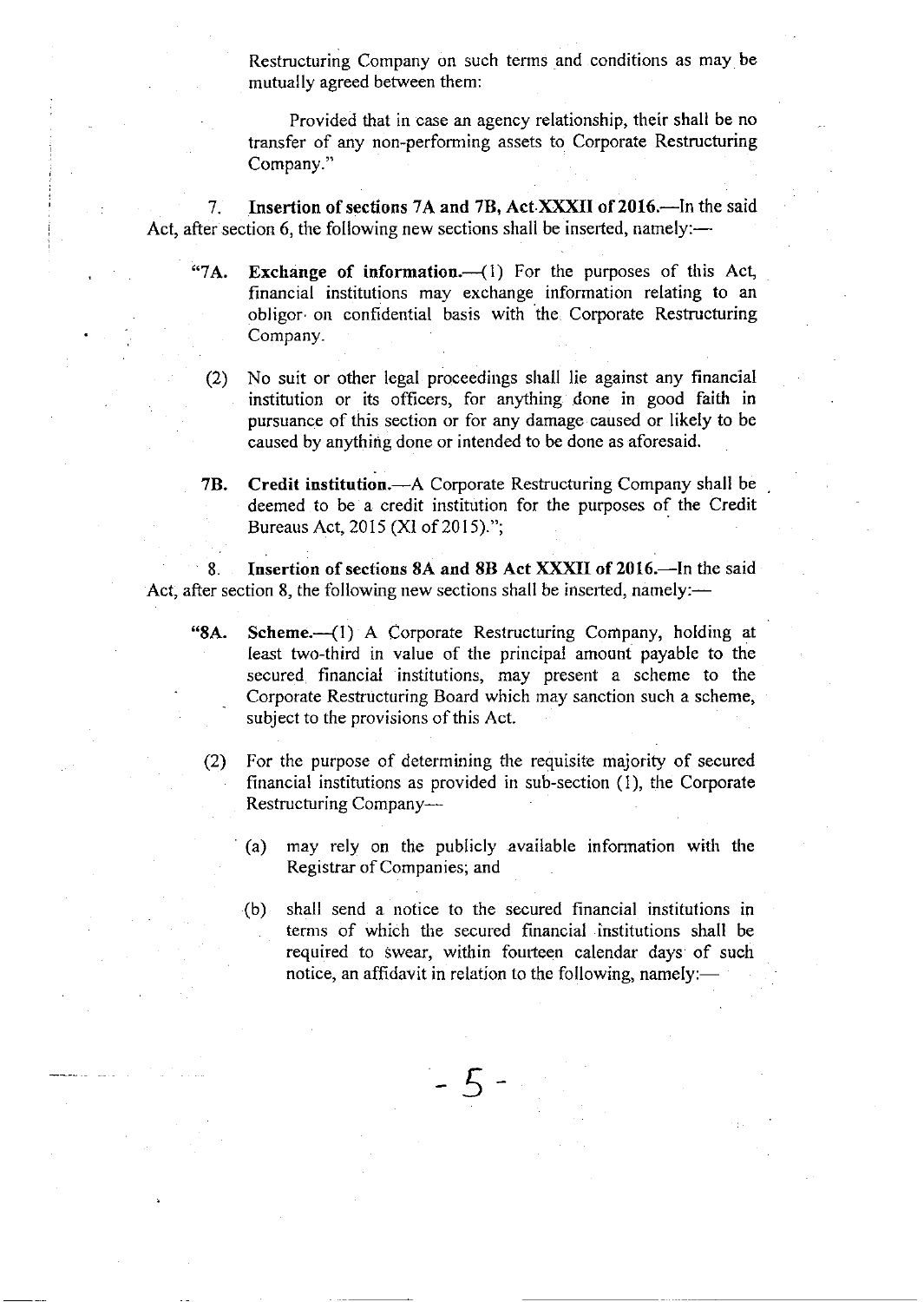- (i) specify the principal amount owed and outstanding from the obligor together with the nature and extent of their security interest;
- (ii) basis on which the executant of the affidavit is authorized to execute and bind the concemed financial institution; and
- (iii) any other mafters as inay be required by the Corporate Restructuring Company or as may be prescribed.
- $(3)$  If the affidavit provided by any person is false or incorrect in any material respect, or omits any material fact, knowing it to be material or such person fails to provide the same within the time frame or in the manner set forth in sub-section (2), the Commission, in consultation with the Corporate Restructuring Board, may impose a penalty on such a person of an amount not exceeding fifty million Rupees and such penalty shall be in addition to and without prejudice to any other remedy available to any party that may have been effected by a false affidavit or due to the failure to provide the affidavit.
- (4) The Corporate Restructuring Board shall, upon receipt of a scherne , fiorn a Corporate Restructuring Company in terms of sub-section (1) and in the manner and period prescribed, invite objections to the same.
- (5) If the Corporate Restructuring Board on considcration of the objections is of the view that the objections are not.valid, it may sanction the scheme.
- (6) If the scheme is sanctioned by the Corporate Restructuring Board, by virtue of the scheme, the same shall be binding on the concerned obligor, all its creditors of whatsoever nature, its members and shareholders, its liquidators and other persons who have any interest in the company, pecuniary or otherwise, and shall have effect without requiring compliance with and notwithstanding any-
	- (a) other law for the time being in force;
	- (b) agreement or contract entered into or applicable to the concemed obligor; and

6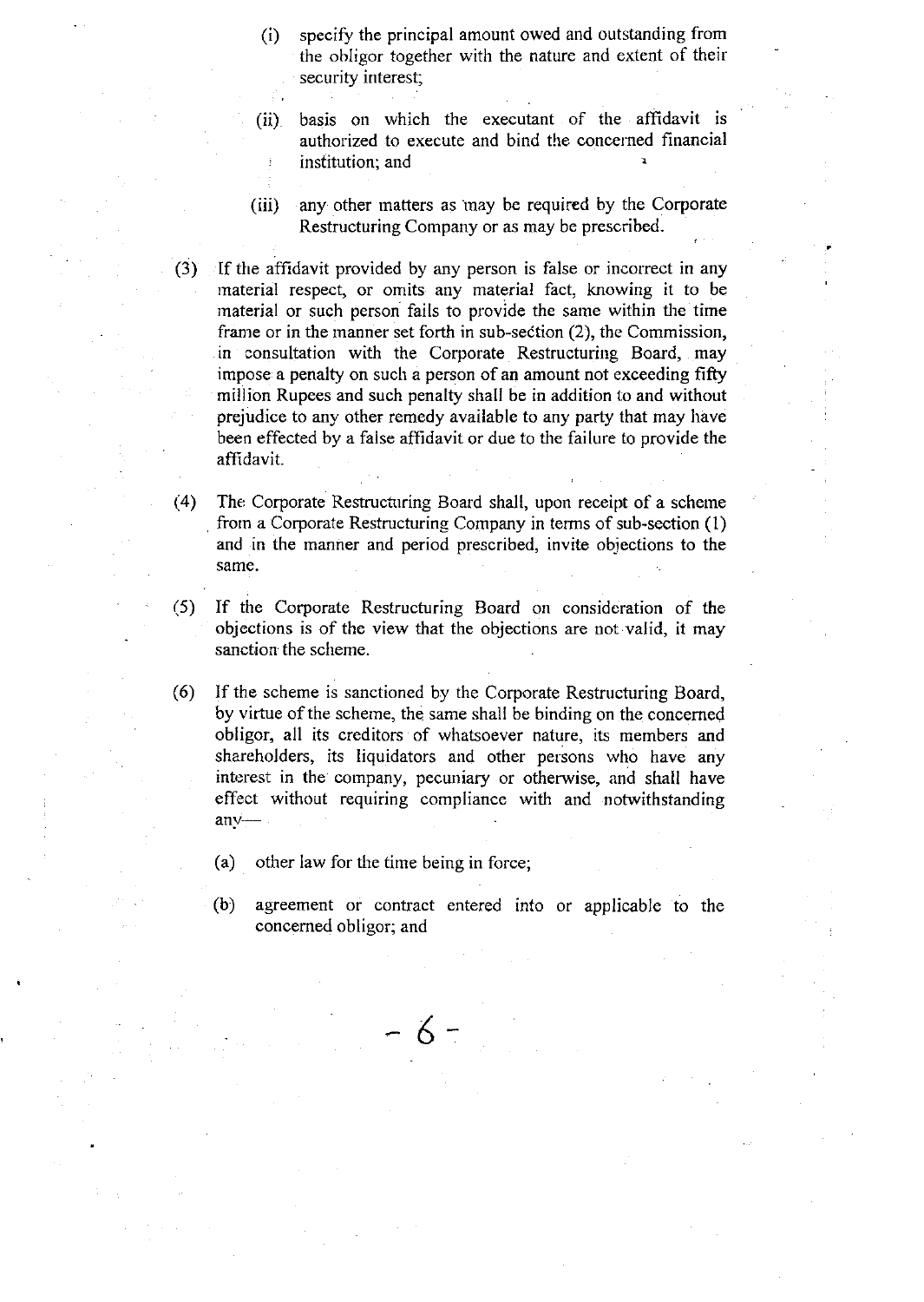- (c) agreement or contract entered into *inter se* financial institutions and other creditors of the concemed obligor.
- (7) The Corporate Restructuring Board may refuse to sanction the scheme where it is satisfied that either the scherne suffers frorn illegality or procedural requirernents of this Act or the rules made there under have not been complied with.
- (8) The provisions of clause (e) of sub-section  $(1)$  of section 6 shall apply *mutatis mutandis* to a scheme sanctioned by the Corporate Restrucfuring Board under this section.
- (9) Any person aggrieved by the order of the Corporate Restructuring Board may, within thirty days of the date of such order, file <sup>a</sup> petition for leave to appeal in the High Court having jurisdiction.
- (10) When a scheme is presented to the Corporate Restructuring Board in terms of sub-section (l), no suit or other legal proceedings shall be proceeded with or commenced against the obligor until the scheme is sanctioned by the Corporate Restructuring Board and has attained finality in tenns of sub-section (9) or such sanction has been refused by the Corporate Restructuring Board, whichever is earlier.
- (11) Upon sanctioning of the scheme and the same having attained finality in terms of sub-section (6), all suits or other legal proceedings pending against the obligor shall stand abated, provided that a scheme may provide for continuation of any suit or proceeding set forth therein.
- (12) Sections 279 to 283 of the Companies Act shall not apply to any scheme under this section.
- (13) Notwithstanding anything contained in any other law, no civil court as provided for in the Code of Civil Procedure, 1908 (V of 1908) or any other court shall have jurisdiction to entertain any suit or proceeding in respect of any matter which the High Court is empowered to determine by or under this seclion.
- $(14)$  For the purposes of this section,—
	- (a) "High Court" means the High Court of the Province where registered office of the Corporate Restructuring Company is located; and

1

t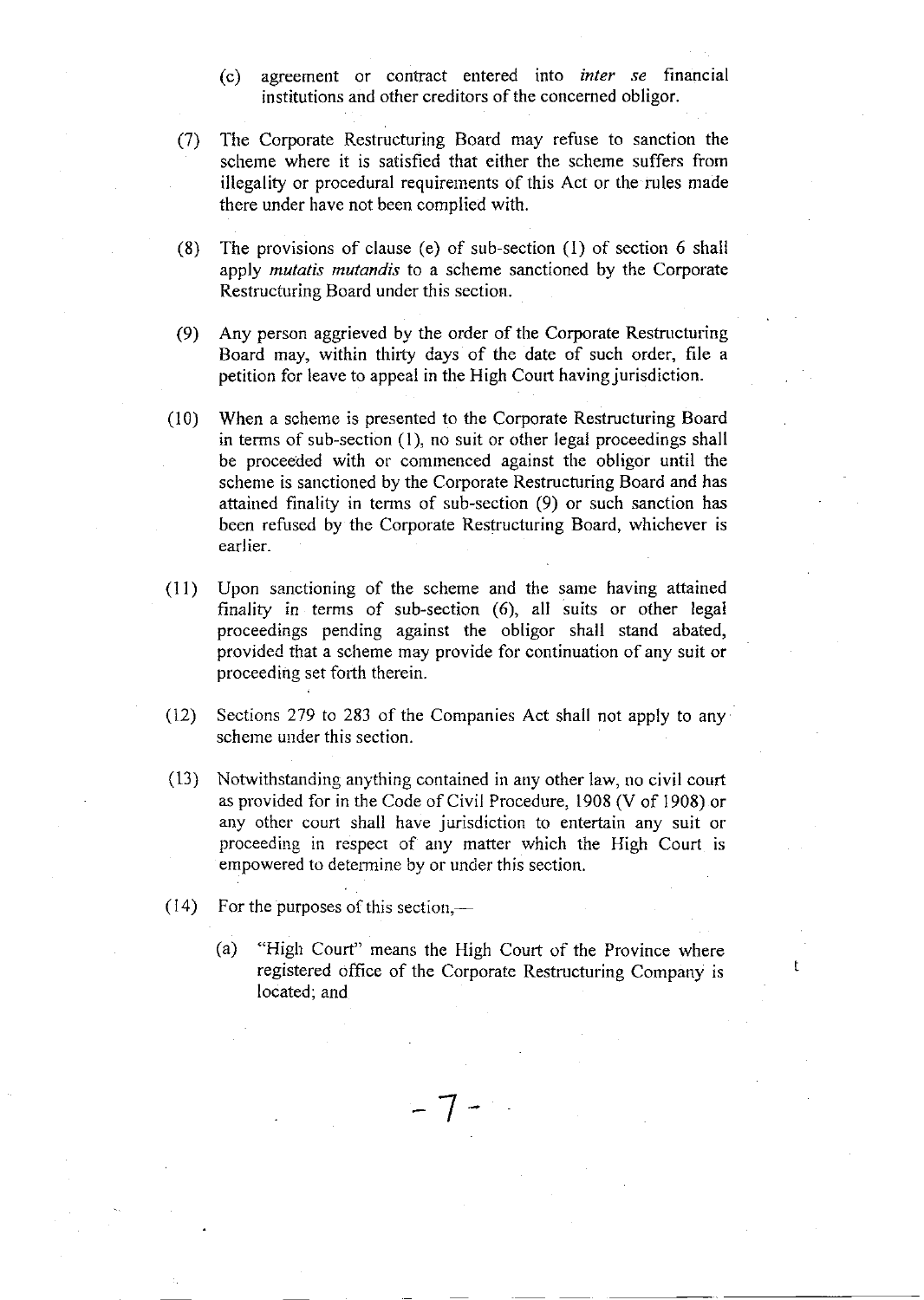- (b) "Corporate Restructuring Board" means a board notified by the Federal Government in the official Gazefte comprising of not more than five members who shall be professionals having experience and sound knowledge of dealing with company law or recovery of non-performing assets or restructuring and rehabilitation of companies in financial distress, and in this regard, subject to the foregoing, any or all of the following matters may be prescribed through rules, namely: $-$ 
	- (i) functions of the Corporate Restructuring Board and its members;
	- (ii) composition, appointment and governance of the Corporate Restructuring Board and its code of conduct;
	- (iii) remuneration and privileges of members of the . Corporate Restructuring Board;
	- (iv) eligibitity and qualifications of the members of the Corporate Restructuring Board;
	- (v) budgetary allocation for the proper functioning of the Corporate Restructuring Board and its stalf and matters connected to its accountability; and

 $\mathbf{I}$ 

- (vi) any other matter that rnay be considered necessary or expedient for the purpose of furthering the objectives of this section;
- (o) "scherne" means any arrangement, for the purpose of achieving the objectives of this Act, entered into amongst the cbligor, the Corporate Restructuring Company and one or more secured financial institutions, that contains one or more of the following, namely: $-$ 
	- $(i)$  the sale or lease of a part or whole of the business or assets of the obligor;
	- (ii) rescheduling of payments of debt payable by the obligor;
	- (iii) enforcement of any pledge by a third party securing the obligations of the obligor.
	- $(iv)$  settlement of dues payable by the obligor;

 $\mho$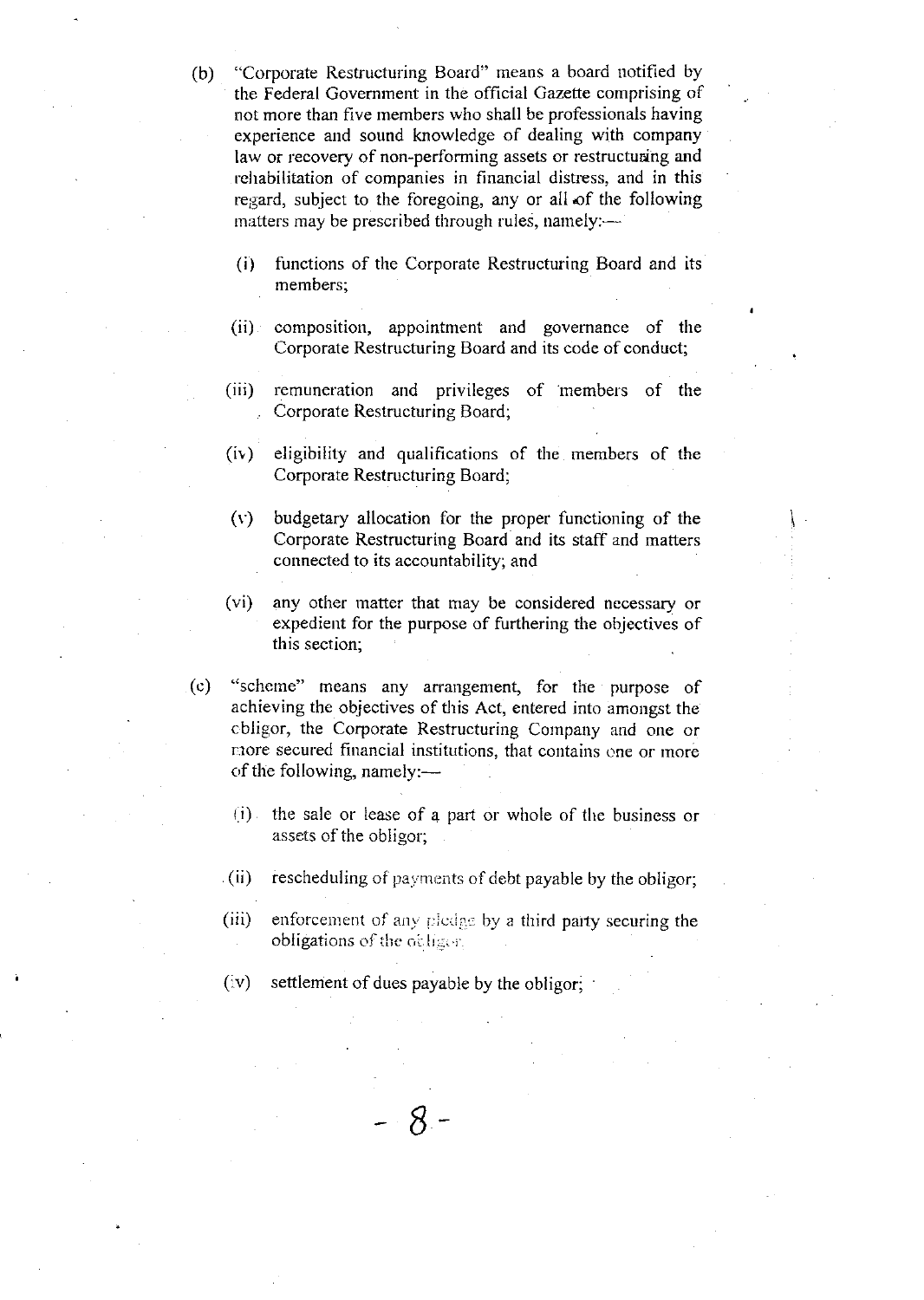- $(v)$  conversion of any portion of debt into ordinary shares of the obligor;
- (vi) conversion of any portion of debt into assets or properties of the obligor;
- (vii) matters connected with pending suits and other proceedings against the obligor, including iu connection with their abatement; and
- (viii) provisions that are incidental or conducive to facilitating, promoting or advancing any matter referred to in subclauses (a) to  $(g)$  or such other matter as may be prescribed;
- (d) "secured financial institutions" means in relation to an obligor, alt financial institutions that have created a security interest over any or all of the assets or properties of the obligor, irrespective of-
	- (i) whether such security interest is shared amongst such financial institutions as a syndicate or otherwise;
	- (ii) ranking of such securify interest amongst such financial institutions; and
	- (iii) whether such security interest secures a non-performing asset.
- 8B. Special bench of High Court.-(1) The High Courts shall constitute one or more special benches consisting of one or more Judges to adjudicate the cases under this Act.
- (2) The special benches as constituted under sub-section (1) shall decide the cases in accordance witl the procedure prescribed through rules, if auy, within ninety days from the date of institution of the case.".

9. in section 10, in sub-section (4), for the expression "section 255 of the Ordinance", the expression "section 249 of the Companies Act" shall be substituted. Amendment in section 10, Act XXXII of 2016.-In the said Act,

10. Insertion of Section 19, Act XXXII of 2016.-In the said Act after Section 18, the following new sections shall be inserted namely:-

 $\overline{q}$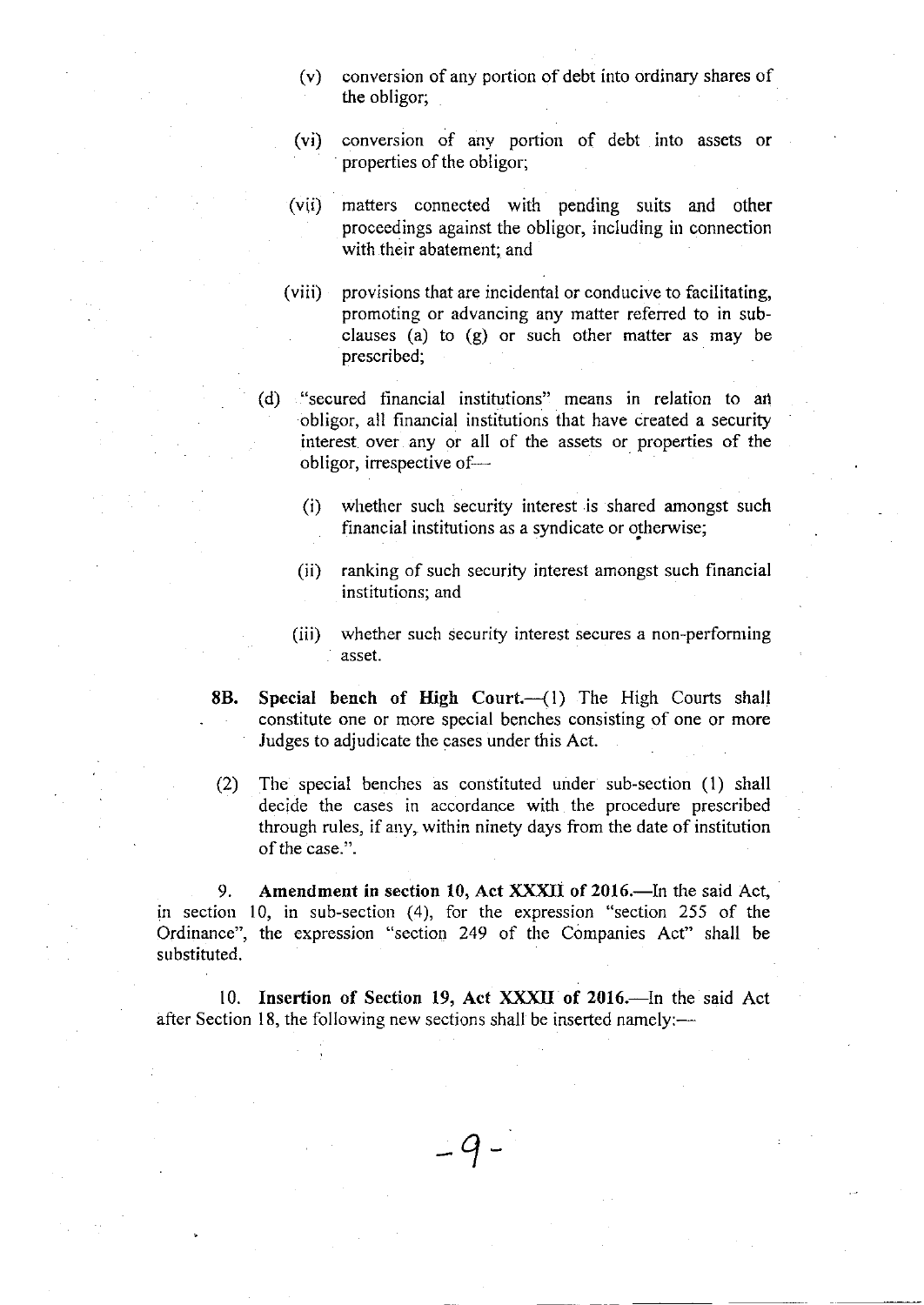"19. Validation of Laws.-Notwithstanding anything contained in any other law, all transfer of non-performing assets undertaken, orders made, proceedings taken and act done, rules, regulations, circulars, the enactment, of the Corporate Restructuring Companies (Amendments) Act, 2020 are declared and affirmed to have been and shall deemed to have always been, vaiidly urldertaken, niade, decided, taken or done and shall not be calied in question in any court on any ground whatsoever"

## STATEMENT OF OBJECTS AND REASONS

#### CORPORATE RESTRUCTURING COMPANIES BILL, 2020 (IX OF 2020)

The existing institutional arrangements and legal processes for revival and rehabilitation of distressed entities are time consuming and inadequate, which make the rehabilitation of distressed entities challenging. Moreover, the existing Corporate Restructuring Companies Act, 2016 does not have provisions to facilitate Corporate Restructuring Companies (CRC) to carry out their operations smoothly.

2. The Corporate Restructuring Companies Bill 2020 (Ordinance No.lX of 2020), inter alia, will make the CRCs operate efficiently, acquire the Non-Performing Assets (NPAs) from the Financial lnstitutions easily, raise funding for acquisition of NPAs through segregation risks & rewards and extend financing facilities for carrying out the purposes of the Act.

3. The Bill, considering the Government's objective of reviving the distressed economic assets of the country, will also enable the CRCs to reach compromise with the distressed entities promptly.

4. The Bill is designed to achieve the aforesaid purpose

(Dr. Abdul Hafeez Shaikh) Advisor to PM on Finance & **Revenue**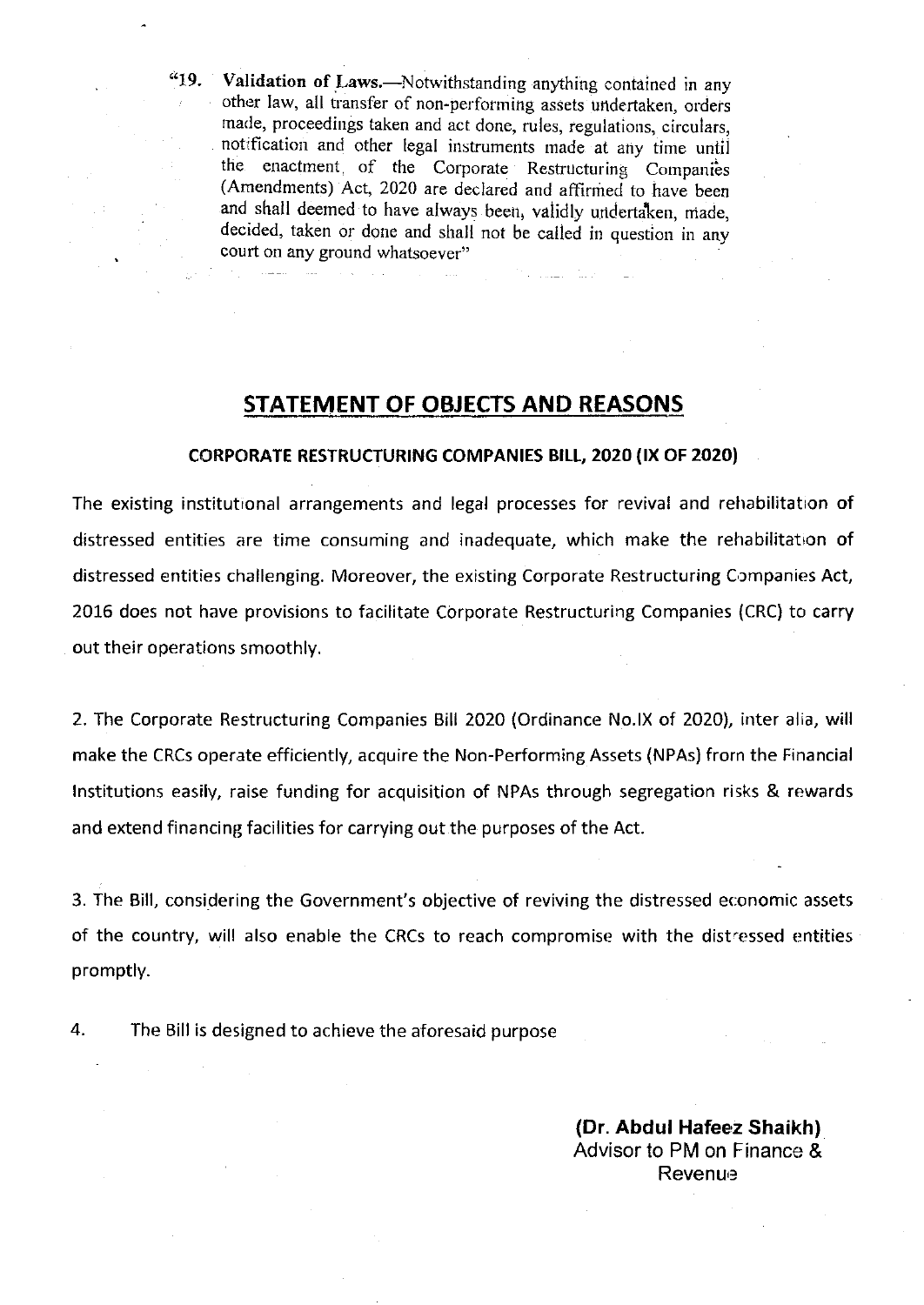[جریدہ پاکستان، غیر معمولی، حصہ اول، مور نیہ7 جولائچ، ۲۰۲۰ء میں شائع ہوا]

# آرڈینٹس نمبر9مجربیہ ۲۰۲۰ء

کاروباری تتمیرنوکمپنیات ایکٹ ۲۰۱۶ءمیں مزید ترمیم كرنے كا آرڈینٹس

ہرگاہ کہ بیقرین مصلحت ہے کہ بعدازیں رونما ہونے والی اغراض کے لیے کاروباری تغییر نو کمپنیات ایکٹ ۲۰۱۶ (۳۲ بابت ۲۰۱۶ م) میں ترمیم کی جائے۔ چونکہ سینٹ اورقو می اسمبلی کے احلاس نہیں ہور ہے اورصدرمملکت اسلا می جمہور بیہ یا کستان کواظمینان حاصل ہے کہا یہےحالات موجود ہیں جوفوری کارروائی کے متفاضی ہیں؛ لہذا،اب،اسلامی جمہور بیہ پاکستان کے دستور کےآرٹیکل ۸۹ کی شق (۱) میں تفویض کر دہ اختیارات کواستعال کرتے ہوئےصدرمملکت اسلامی جمہور پہ پاکستان نےحسب ذیل آرڈیننس وضع اور جاری کیا ہے:۔ بذريعه مذاحسب ذيل قانون دضع كياجا تاہے:۔ **ا۔ مختصر عنوان اورآغازنغاذ:۔ (**۱) ی<sub>ہ آرڈ</sub>ینس کاروباری نتمیر نوکمپنیات (ترمیمی) آرڈینس ، ۲۰۲۰ء کے نام سےموسوم ہوگا۔ (۲) په پې الفورنافذ لعمل ہوگا۔ ۲۔ **ایکٹ نمبر۲۳ بابت ۲۰۱۶ء کی ،دفعہ اکی ترمیم:۔** کاروباری تیمیرنو کمپنیات ایکٹ،۲۰۱۲ء (۳۶) بت۲۰۱۶ء) بعدازیں جس کا حوالہ مذکورہ۱ یکٹ کےطور پردیا گیا ہے، کی دفعہ امیں،۔۔۔ (الف) ذيلي دفعه (ل) ميں،۔۔۔ **(اول)** شق( دوم ) کے بعد حسب ذیل نئ شق کوشامل کر دیا جائے گا، یعنی :۔

''(دومالف) '' کمینیات ایکٹ' سے کمینیات ایکٹ، ۲۰۱۷ء(۱۹بابت ۲۰۱۷ء) مراد ہے؛''؛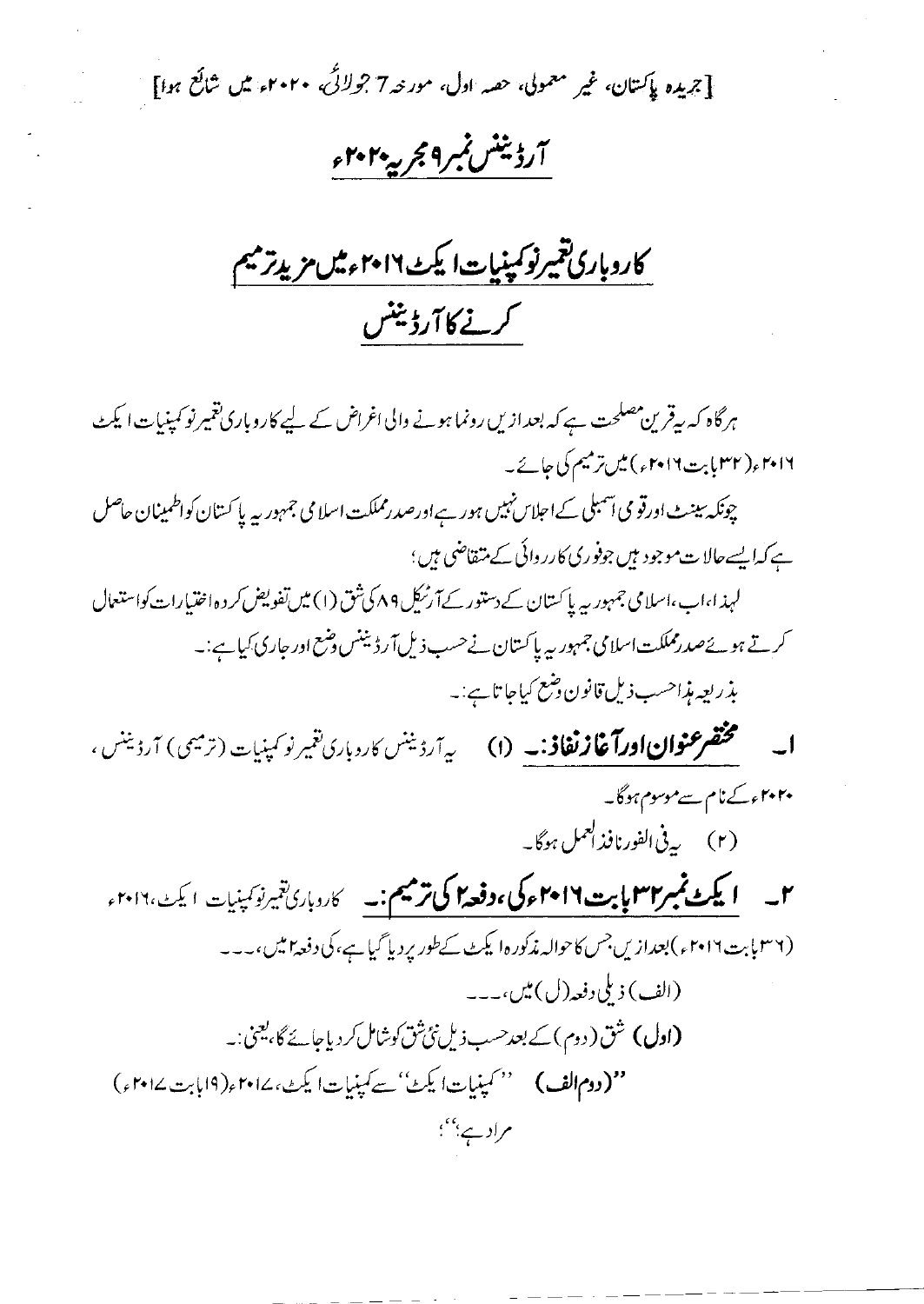7  
\n
$$
r(t) = \int_{0}^{t} (t) \int_{0}^{t} (t) \int_{0}^{t} (t) \int_{0}^{t} (t) \int_{0}^{t} (t) \int_{0}^{t} (t) \int_{0}^{t} (t) \int_{0}^{t} (t) \int_{0}^{t} (t) \int_{0}^{t} (t) \int_{0}^{t} (t) \int_{0}^{t} (t) \int_{0}^{t} (t) \int_{0}^{t} (t) \int_{0}^{t} (t) \int_{0}^{t} (t) \int_{0}^{t} (t) \int_{0}^{t} (t) \int_{0}^{t} (t) \int_{0}^{t} (t) \int_{0}^{t} (t) \int_{0}^{t} (t) \int_{0}^{t} (t) \int_{0}^{t} (t) \int_{0}^{t} (t) \int_{0}^{t} (t) \int_{0}^{t} (t) \int_{0}^{t} (t) \int_{0}^{t} (t) \int_{0}^{t} (t) \int_{0}^{t} (t) \int_{0}^{t} (t) \int_{0}^{t} (t) \int_{0}^{t} (t) \int_{0}^{t} (t) \int_{0}^{t} (t) \int_{0}^{t} (t) \int_{0}^{t} (t) \int_{0}^{t} (t) \int_{0}^{t} (t) \int_{0}^{t} (t) \int_{0}^{t} (t) \int_{0}^{t} (t) \int_{0}^{t} (t) \int_{0}^{t} (t) \int_{0}^{t} (t) \int_{0}^{t} (t) \int_{0}^{t} (t) \int_{0}^{t} (t) \int_{0}^{t} (t) \int_{0}^{t} (t) \int_{0}^{t} (t) \int_{0}^{t} (t) \int_{0}^{t} (t) \int_{0}^{t} (t) \int_{0}^{t} (t) \int_{0}^{t} (t) \int_{0}^{t} (t) \int_{0}^{t} (t) \int_{0}^{t} (t) \int_{0}^{t} (t) \int_{0}^{t} (t) \int_{0}^{t} (t) \int_{0}^{t} (t) \int_{0}^{t} (t) \int_{0}^{t} (t) \int_{0}^{t} (t) \int_{0}^{t} (t) \int
$$

 $\sum_{i=1}^N \frac{1}{\left(\frac{1}{\sqrt{2}}\right)^2} \left(\frac{1}{\sqrt{2}}\right)^2 \left(\frac{1}{\sqrt{2}}\right)^2$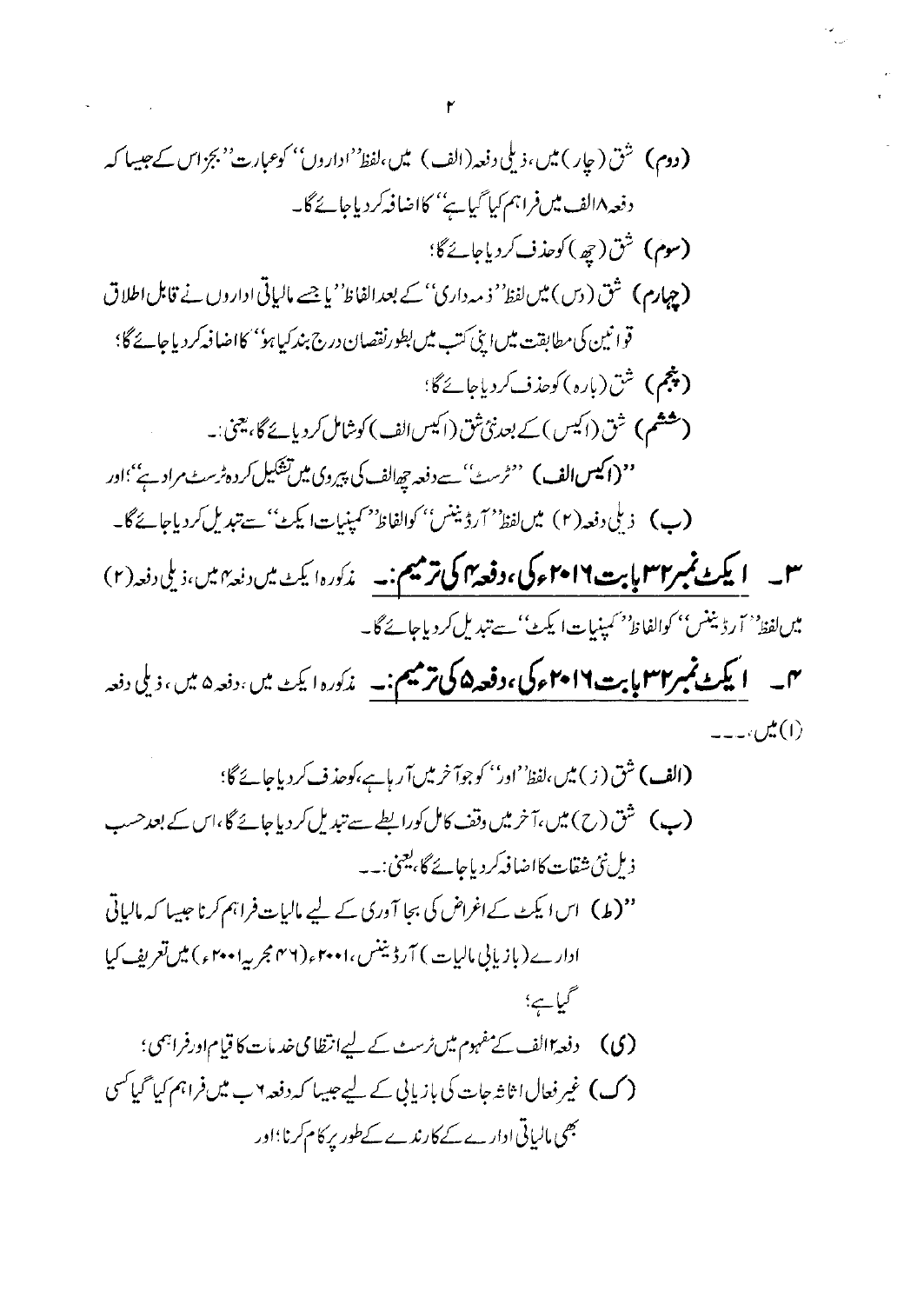''۱**۱۴لف۔ ٹرسٹ کی تخلیق:۔** (۱) کاروباری نتمیر نو کمپنی ٹرسٹس ایکٹ، ۱۸۸۲ء (۲بابت۱۸۸۲ء) کےتحت مالیاتی اداروں سےغیر فعال اثاثہ جات کےحصول کےغرض سے ایک یا زائد ٹرسٹس تشکیل دے تکتی ہے۔ (۲) زیلی دفعہ(۱) کےتحت تشکیل کر دہ ٹرسٹ دفعہ ۲ کی مطابقت میں مالیاتی ادارے سےغیر فعال اثاثہ

٣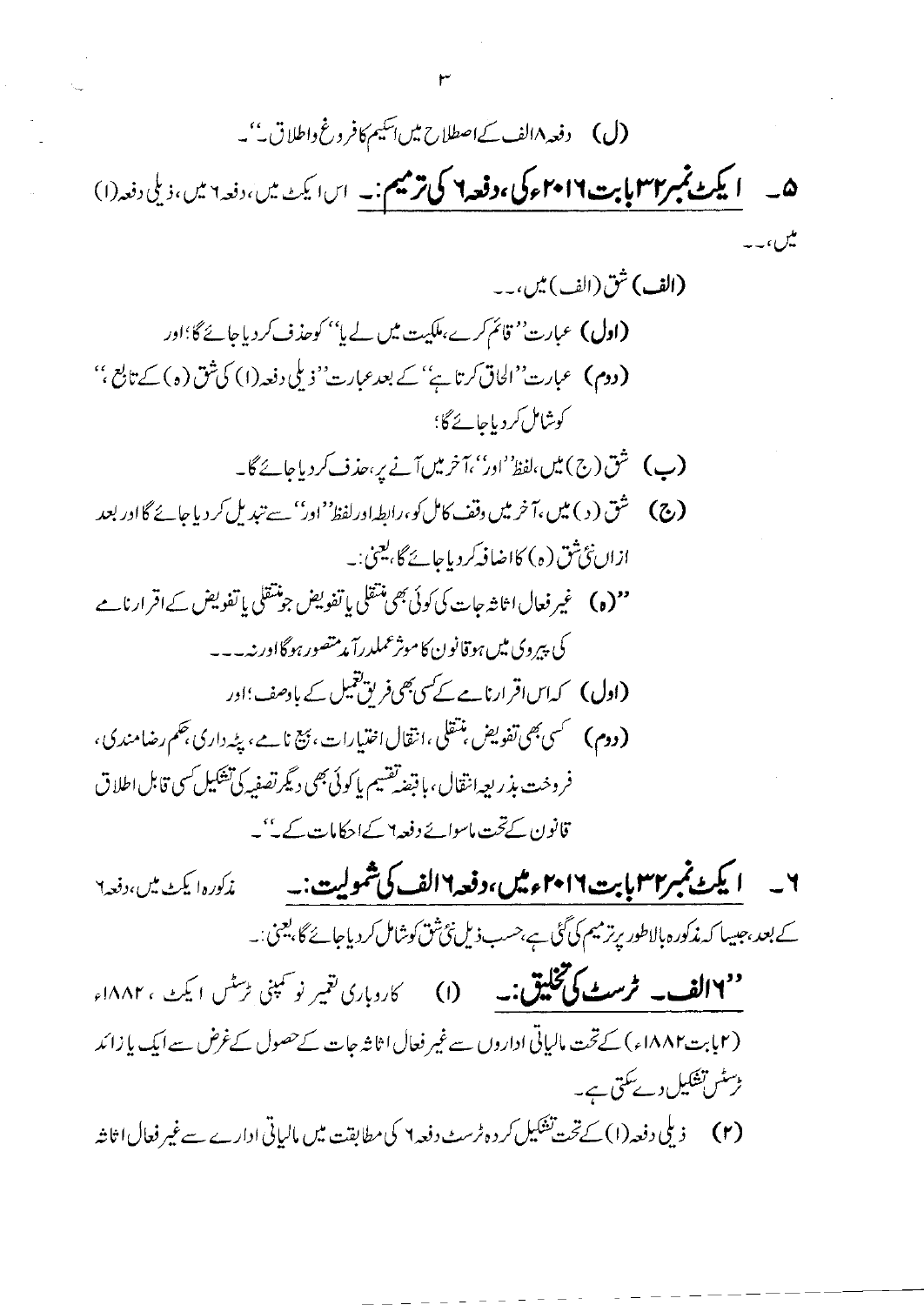| .<br>ن دسباق سے متناقص نہ ہوں ، میں دفعہ ۱۹الف کےتخت قائم کر دہ ٹرسٹ شامل ہوگا۔                                                              |  |
|----------------------------------------------------------------------------------------------------------------------------------------------|--|
| ''۲ ب۔ کاروباری تعمیر تو کھینی کا بطور کارندہ بازیائی تقرر:۔ بالیاتی ادارہ کاروبارڈ                                                          |  |
| <sup>(ن</sup> فیرنو کمپنی کواپنے غیر فعال ا ثاشہ جات کی بازیابی کے لیے مذکورہ کاروباری <i>تغیر نو کمپنی ک</i> وایسی قیود وشرائط <sub>ن</sub> |  |
| <sup>ح</sup> ہیبا کہ دونوں کے مابین باہم متفقہ ہوں کے ساتھ ایجنسی اقرار نامے میں شامل ہوکر اپنے کارندہ کے طور <sub>ب</sub>                   |  |
| - تقرر <i>کرسکتا</i> ہے:                                                                                                                     |  |
| گرشرط پیہ ہے کہ ایجنسی کےتعلق کی صورت میں ،کوئی بھی غیر فعال ا ثاثہ جات کاروباری تنمیرنو کمپنی کا                                            |  |
| منتقل نہ ہوں گے <sup>ئی</sup> ۔                                                                                                              |  |
| <u>ا یکٹ نمبر۳۳ پابت ۲۰۱۹ءمیں،دفعات ۱۷لف اور ۷ ب کی شمولیت :۔</u>                                                                            |  |
| مذکورہ ایکٹ میں،دفعہ Y کے بعد،نئی دفعات کوشامل کردیاجائے گا، یعنی:۔                                                                          |  |
| معملکھان مسلو <b>مات کانپادلہ:۔</b> (۱) اس یکٹ کی اغراض کے لیئے مالیاتی ادارے ۔                                                              |  |
| مت <sub>ن</sub> لقەمعلومات كاخفيە بنیادوں پركاروبارى <sup>تق</sup> مىرنوكمېنى كےساتھ تبادلەكرىكتے ہيں۔                                       |  |
| (۳) سمک بھی مالیاتی ادارے پااس کےافسران، کےخلاف اس دفعہ کی پیروی میں نیک نیتی سے کہنے گئے                                                    |  |
| بھی کام یاؔسی بھی ہونے والےنقصان یا جس کے ہونے کااحتمال ہو یا جس کے کیئے جانے کااراد ہی دجیسا کہ مذکور                                       |  |
| ہے کےخلاف کوئی مقدمہ یاد ٹیمرقانونی کارروائی نہ ہو سکے گی۔                                                                                   |  |
| <b>ے ب۔ قرض دینے والےاوارے:۔</b> کاروباری تغیر نوکمپنی کریڈٹ بیور وایکٹ، ۲۰۱۵                                                                |  |
| (اابابت۵ا ۲۰۱۰ء) کی اغراض کے لئےقرض دینے والےادار پے متصور ہوں گے۔                                                                           |  |
|                                                                                                                                              |  |
|                                                                                                                                              |  |
|                                                                                                                                              |  |
|                                                                                                                                              |  |

- جات کو بھاصل کر سکے گا ،مگر شرط پہ ہے کہ منتقلی اورتفویض اقرار نامہ میں ٹرسٹ کے لئے اور ٹرسٹ کی طرف سے كاروپارېقميرنو<sup>سم</sup>ېنې شامل ہوگی۔
- (۳) زیلی دفعہ (۱) کے تحت تشکیل کر دہ کسی بھی ٹرسٹ کی انتظامیہ مذکور ہڑسٹ کی دستاویز تشکیل میں بیان ۔<br>کرد دشرائط میں کاروباری تعمیرنو کمپنی کوتفویض ہوگی۔
	- (۴) ٹرسٹ کواپنےطریقے کار پ<sup>ت</sup>حلیل کیاجاسکے گاجیسا کہ مصر حدہو۔
- (۵) دفعہ ۱ الف کوموثر بنانے کی *غرض سے ،اس*ا یکٹ میں کاروباری ت<del>نمیر نو کمپنی کے حوالہ عات تاوقتیکہ</del> ساِرْ
- $\mathsf{C}$  $\frac{1}{r}$  $\frac{1}{r}$
- لو
	- ک.

 $\tilde{\epsilon}$ سمسح بالايه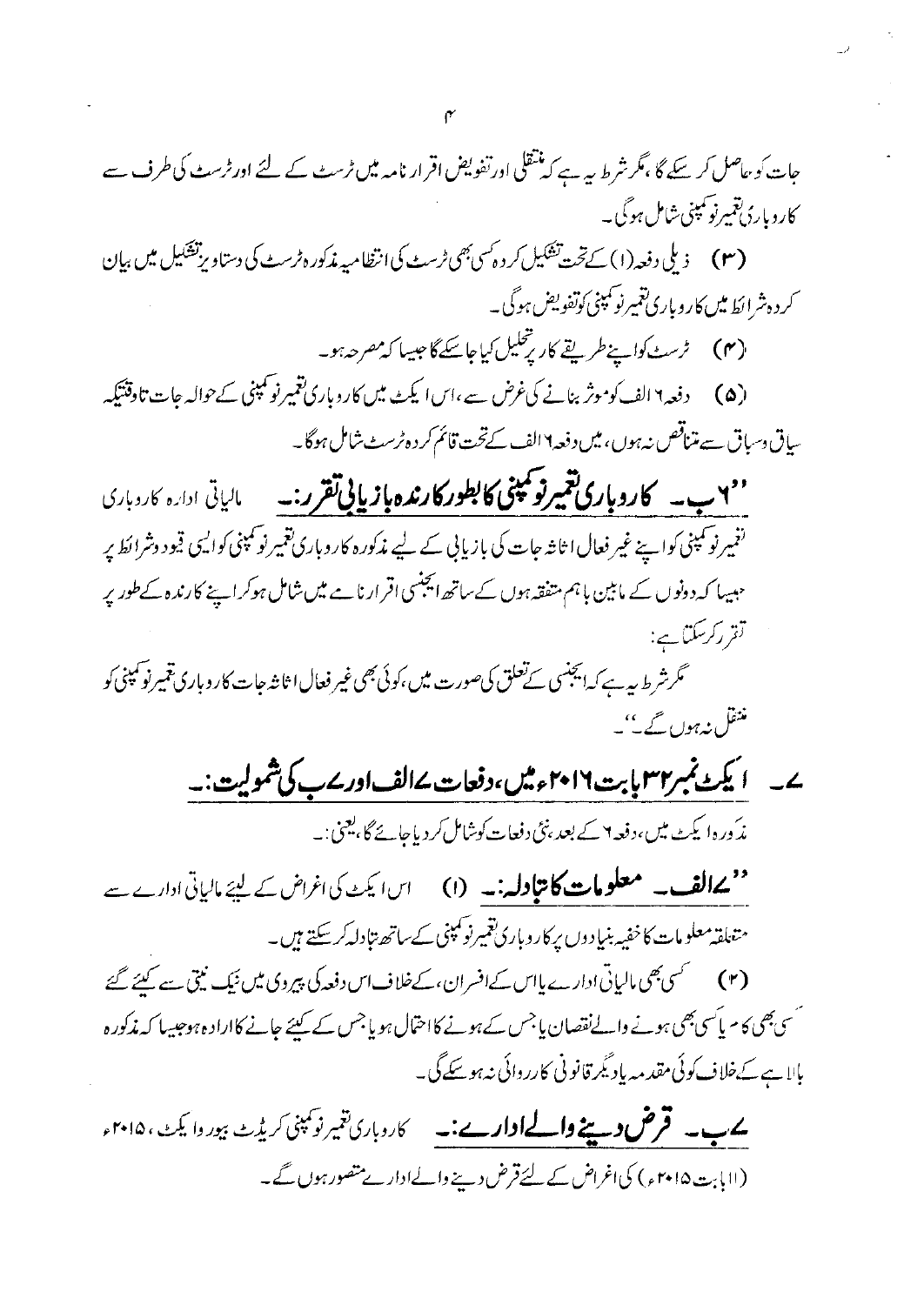$$
\mathbf{A} = \mathbf{A} \mathbf{A} \mathbf{A} \mathbf{A} \mathbf{A} \mathbf{A} \mathbf{A} \mathbf{A} \mathbf{A} \mathbf{A} \mathbf{A} \mathbf{A} \mathbf{A} \mathbf{A} \mathbf{A} \mathbf{A} \mathbf{A} \mathbf{A} \mathbf{A} \mathbf{A} \mathbf{A} \mathbf{A} \mathbf{A} \mathbf{A} \mathbf{A} \mathbf{A} \mathbf{A} \mathbf{A} \mathbf{A} \mathbf{A} \mathbf{A} \mathbf{A} \mathbf{A} \mathbf{A} \mathbf{A} \mathbf{A} \mathbf{A} \mathbf{A} \mathbf{A} \mathbf{A} \mathbf{A} \mathbf{A} \mathbf{A} \mathbf{A} \mathbf{A} \mathbf{A} \mathbf{A} \mathbf{A} \mathbf{A} \mathbf{A} \mathbf{A} \mathbf{A} \mathbf{A} \mathbf{A} \mathbf{A} \mathbf{A} \mathbf{A} \mathbf{A} \mathbf{A} \mathbf{A} \mathbf{A} \mathbf{A} \mathbf{A} \mathbf{A} \mathbf{A} \mathbf{A} \mathbf{A} \mathbf{A} \mathbf{A} \mathbf{A} \mathbf{A} \mathbf{A} \mathbf{A} \mathbf{A} \mathbf{A} \mathbf{A} \mathbf{A} \mathbf{A} \mathbf{A} \mathbf{A} \mathbf{A} \mathbf{A} \mathbf{A} \mathbf{A} \mathbf{A} \mathbf{A} \mathbf{A} \mathbf{A} \mathbf{A} \mathbf{A} \mathbf{A} \mathbf{A} \mathbf{A} \mathbf{A} \mathbf{A} \mathbf{A} \mathbf{A} \mathbf{A} \mathbf{A} \mathbf{A} \mathbf{A} \mathbf{A} \mathbf{A} \mathbf{A} \mathbf{A} \mathbf{A} \mathbf{A} \mathbf{A} \mathbf{A} \mathbf{A} \mathbf{A} \mathbf{A} \mathbf{A} \mathbf{A} \mathbf{A} \mathbf{A} \mathbf{A} \mathbf{A} \mathbf{A} \mathbf{A} \mathbf{A} \mathbf{A} \mathbf{A} \mathbf{A} \mathbf{A} \
$$

 $\mathbb{Z}^2$ 

 $\sim 10$ 

 $\frac{1}{2} \sqrt{2} \, \frac{1}{2} \, \frac{1}{2} \, \frac{1}{2} \, \frac{1}{2} \, \frac{1}{2} \, \frac{1}{2} \, \frac{1}{2} \, \frac{1}{2} \, \frac{1}{2} \, \frac{1}{2} \, \frac{1}{2} \, \frac{1}{2} \, \frac{1}{2} \, \frac{1}{2} \, \frac{1}{2} \, \frac{1}{2} \, \frac{1}{2} \, \frac{1}{2} \, \frac{1}{2} \, \frac{1}{2} \, \frac{1}{2} \, \frac{1}{2} \, \frac{1}{2} \$ 

 $\lambda_{\rm{max}}$ 

 $\frac{d\mathbf{r}}{d\mathbf{r}} = \frac{1}{2} \mathbf{r} \mathbf{r} \mathbf{r}$ 

 $\mathbf{s}^{(i)}$  .

 $\hat{\boldsymbol{\gamma}}$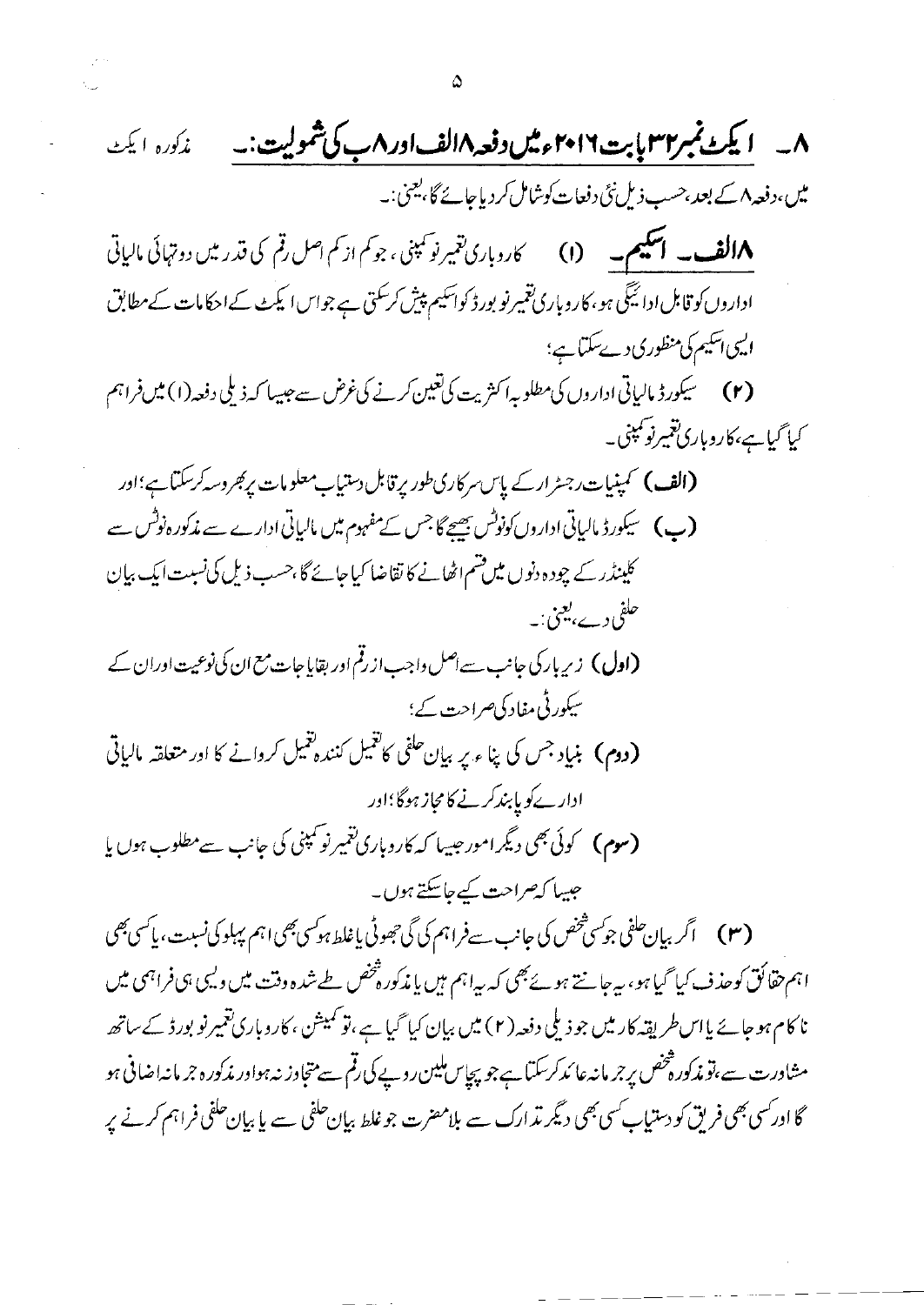نا کامی کے سب سے متاثر ہو کتا ہے۔ (۴) کاروباری تغییر نوبورڈ ،کاروباری تغییر نوکمپنی سے ذیلی دفعہ (۱) کے مفہوم میں اسکیم کی دصولی پر،اوراس طریقہ کاراورصراحت کردہ مدت میں،اس پراعتراضات طلب کرسکتاہے۔

(۵) گرکاروباری تغییرنو بورڈ کااعتراضات پرغور وخوض کرنے پر پی<sup>ن</sup>قطہ نظر ہوکہ <sub>ا</sub>عتراض جائز نہیں ہیں،تو وہ اسکیم کی منظوری دےسکتا ہے۔

(۲) گراسکیم کی منظوری کاروباری تغییرنو بورڈ کی جانب سے دی گئی ہو،تو اسکیم کے بادصف وہی کچھ متعلقہ ذ مہ دار بربھی داجب ہوگا ،اس کے تمام قرض خواہ کسی بھی نوعیت کے ہوں ،اس کےار کان اورشیئر ہولڈرز ،اس کے مختتم اور دیگر انتخاص جو کمپنی میں کوئی بھی مفاد رکھتے ہوں ، مالیاتی یا علاوہ ازیں ،اور اس کی تعمیلی مقتضیات کے بغیراثر رکھتے ہوںاور مادھف کسی۔۔۔

- (الف) في الوقت نافذ العمل ديگر قانون کے؛
- (ب) اقرارنامه یامعاملدہ کے جس میں شامل ہوں یامتعلقہ ذمہ دار پر قابل اطلاق ہو؛
- **(ج) س**مجھی اقرار نامہ پامعام<sub>ی</sub>رہ کے جس مالیاتی ادارے ہاہمی طور پراور متعلقہ ذیبہ دار کے دیگر قرض خواہ شامل ہوں۔

(۷) کاروباری تغییر نو بورڈ اسکیم کومنظور کرنے سےانکارکرسکتا ہے جہاں اسےاطمینان ہو کہ آیا اسکیم غیر تنانونىيت پاسا يكٹ پاس كےتحت دضع كرد ہقواعد جن كی تعمیل نہیں كی گئی كی ضابطہ جاتی مقتضیات سے متاثر ہوئی۔ 

<sup>،</sup> کار باری ت<sup>ق</sup>بیہ نو بورڈ نے منظوری دی ہے پر لاگوہوں گے۔

(۹) گوئی بھی شخص جوکاروباری تغییرنو بورڈ کے حکم سے متاثر ہ ہو، مذکورہ حکم کی تاریخ سے تیس ایام کےاندر ، عدالت عالیہ میں جواختیار ساعت رکھتی ہومیں اپیل کی پٹیشن دائر کرسکتا ہے۔

(•ا) جب ذیلی دفعہ (۱) کے مفہوم میں کاروباری تغییرنو بورڈ میں اسکیم پیش کی گئی ہوتو ،کوئی مقدمہ یا دیگر قانونی کارروائیوں کا آغاز یا نفاذ ذیہ دار (Obligor) کےخلاف نہیں کیاجائے گا جب تک کہ اسکیم کی کاروباری تقمیرنو بور ڈ کی جانب، سے منظوری نہ دے دی گئی ہواور ذیلی دفعہ (۹ ) کے مفہوم میں اِتمام تک پہنچ چکی ہو یہ کار وباری تغییرنو بور ڈ کی جانب سے مذکور ہ منظوری سےانکار کیاجا چکا ہو، جوبھی پہلے ہو۔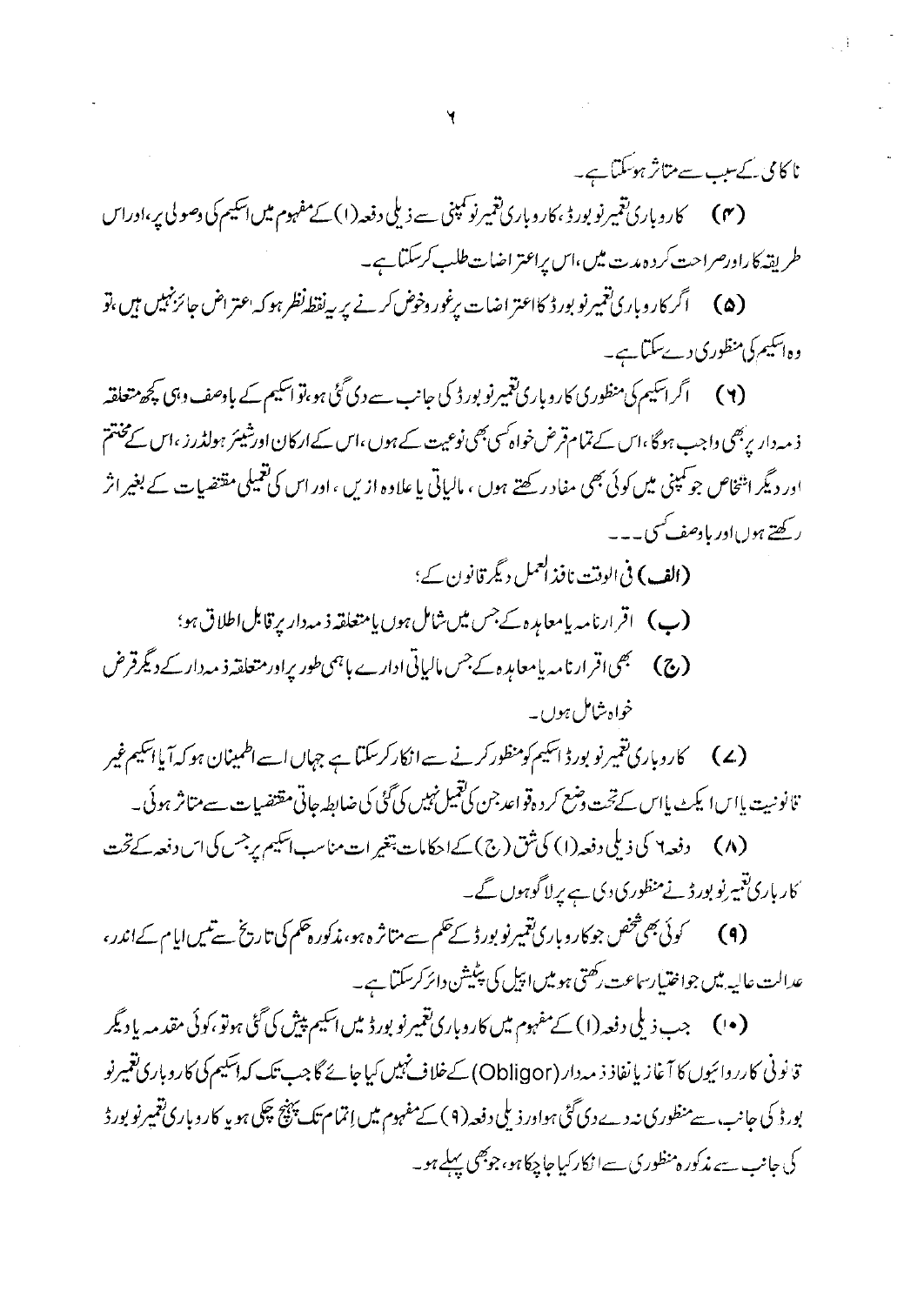کےخلاف زیر ساعت تمام مقد مات یا دیگر قانونی کارروائیاں ساقط بھی جائمیں گی ،گر شرط ہیہ ہے کہ اسکیم اس لحاظ سے وجود میںآنے والے سی بھی مقدمے یا کارروائی کےاجراءکے لیےفراہم کی جاسکے گی۔

(نمبر ۵ بابت ۱۹۰۸ء) میں فراہم کی گئی ہے پاکسی بھی دیگر عدالت کوکسی بھی معاملے کی نسبت کسی بھی مقد ہے یا کارروائی کی ساعت کرنے کے لیے اختیار ساعت حاصل نہیں ہوگا جبکہ عدالت عالیہ کواس دفعہ کی رُوسے پااس کے تحت تعین کرنے کے لیےمجاز کیا گیاہے۔

- (۱۴) اس دفعہ کی اغراض کے لیے،۔ (الف) ''عدالت عالیہ'' سےصوبے کی عدالت عالیہ مراد ہے جہاں کاروباری تغییرنو کمپنی کارجٹر شدہ دفتر داقع ہو؛ادر
- (ب) '' کاروباری تغییرنو بورڈ'' وفاتی حکومت کی جانب سےسرکاری جریدے میں مشتہر کردہ بورڈ مراد ہے جو پانچ اراکین پر مشتمل ہوگا جو کمپنی قانون سےمعاملت کرنے باغیر فعال اثاثہ جات کی بازیابی پا مالیاتی قرقی میں نمپنیوں کی تغییر نواور بحالی کے تجر بےاور پھچے علم کے حامل پیشہ در ہوں گےاوراس ضمن میں، مذکورہ بالا کے تابع ،حسب ذیل کوئی بھی یا تمام معاملات قواعد کی رُ وسے مقرر کیے جاسکیں گے، یعنی:۔ (ا**ڈل)** کاروباری تغییرنو بورڈاوران کےاراکین کے کار ہائے منصبی؛ **( دوم )** کاروباری تغییرنو بورڈ کی ساخت ،تقرری اورطر زحکمرانی اوران کامجموعی *طرزعم*ل ؛ (سوم) کاروباری تغییرنو بورڈ کےاراکین کی اجرت اورمراعات؛ (چهارم) کاروباری تغییرنویورڈ کےاراکین کی اہلیت اورقابلیت؛ **(پنجم)** کاروباری ت<del>نم</del>یرنو بورڈ اوران کے عملے کی فعال کا پ<sup>نص</sup>بی کے لیے تعین بجٹ اوران کےاحتساب کے لیے منسلکہ معاملات؛اور ( ششم ) گوئی بھی دیگر معاملہ جو کہ اس دفعہ کی مزید برآں مقاصد کی *غرض سے ضر*وری یا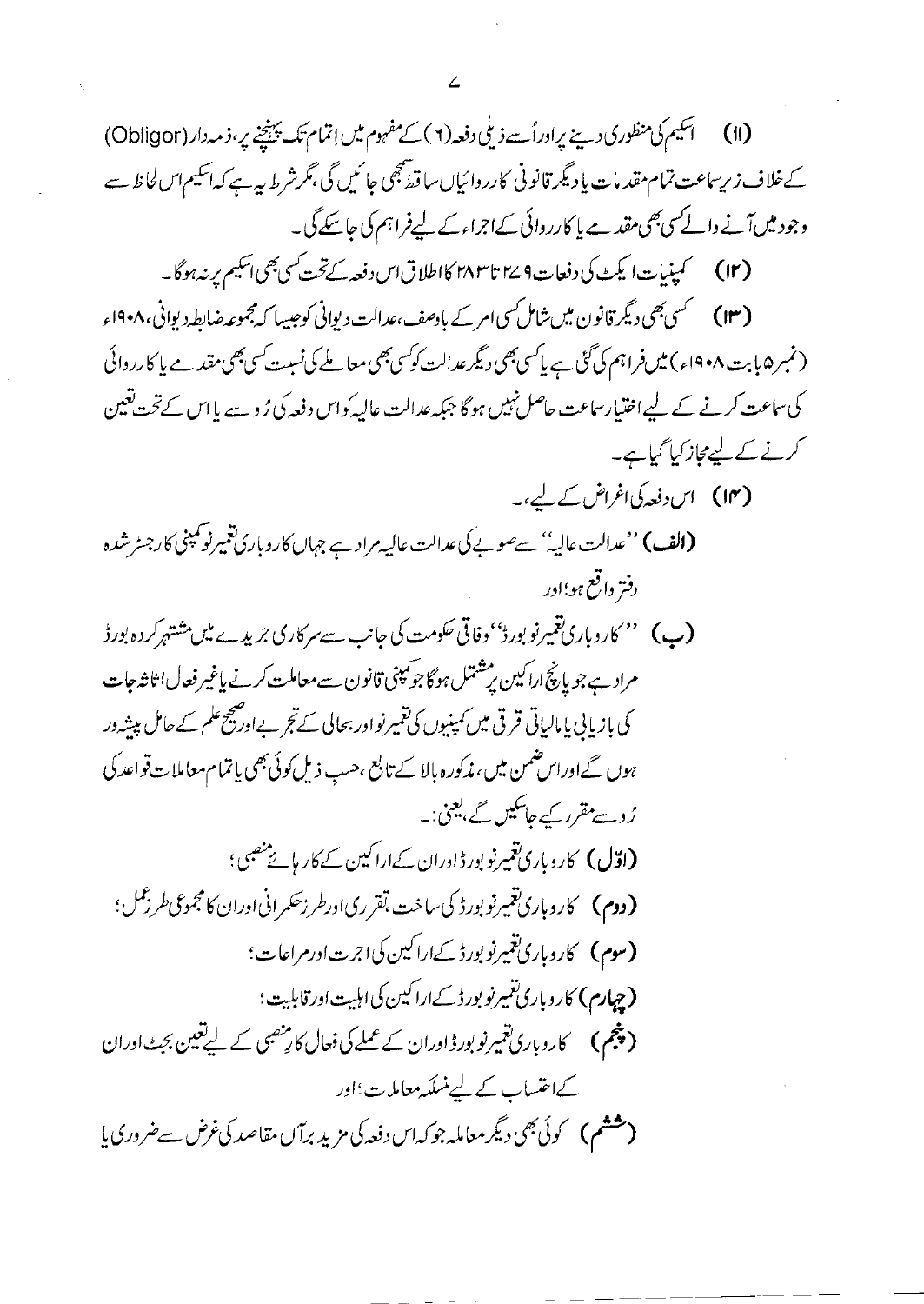(پنجم) زمہ دار (Obligor) کے معمولی *تصص میں قرضے کے کی بھی جھے* کی تبدیلی؛ ( ششم ) ذمہ دار (Obligor) کے اثاثہ جات یا املاک میں قریضے کے سی بھی حصے کی تبدیل ؛ (جفتم) زمہ دار (Obligor) کے خلاف زیر تجویز مقدمات اور دیگر کارروائیوں ہے منسلكه بشمول ان كي تخفف سے متعلق معاملات؛اور

( بِعَثْمٌ ) احکامات جوکہ ذیلی شقات (الف) تا (ز ) میں مُحل بِمِی معاملے پاایسے دیگر معاملے کوسہولت پہنچانے ،فروغ دینے پاتر قی دینے کے لیے منی یامعاون ہوں جيسا كەمقررە ہو:

- '' کفالتی مالیاتی ادار کے' سے ذمہ دار (Obligor) کی نسبت سے، تمام مالیاتی ادارے  $\left( \cdot \right)$ مراد بين جوكه ذمه دار (Obligor) كے سى بھى ياتمام ا ثاثہ جات يااملاك يرضانتى سودڭليق کرے،قطع نظیراس کے کہ یہ (اوّل) آیا مذکور ، صانق سود مذکورہ مالیاتی اداروں جیسے کہ سینڈ یکیٹ یا بصورت دیگر کے درمیان تقسیم کیا گیاہے؛
	- **(دوم) پز**کور ہ مالیاتی اداروں کے مابین مذکور ہضانتی سود کی درجہ بندی؛اور

 $\lambda$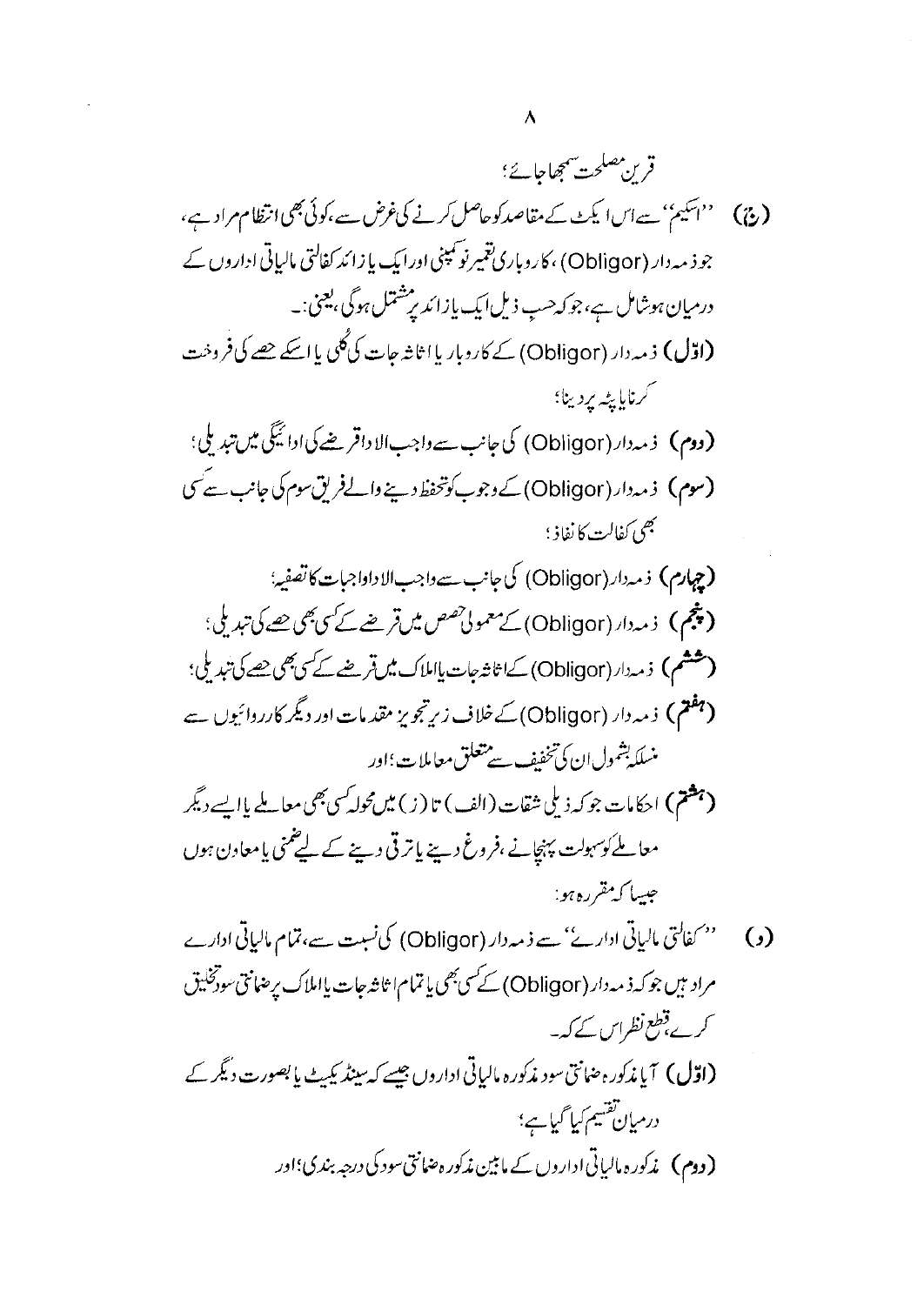عدالت عالیہ کا خصوصی پینچ ۔ (۱) عدالت بائے عالیہ اس ایکٹ کے تحت  $\sim$   $\wedge$ مقدمات کافیصلہ کرنے کے لیےایک بازائدجج صاحبان پر شتمل ایک پازائدخصوصی بیپچرتشکیل دیں گی۔ نوے ( ۹۰ ) دن کےاندر ،قواعد کے ذریعے سےمقررہ طریقہ کار کی مطابقت میں مقد مات ،اگر کوئی ہوں ،کا فیصلہ کریں گے۔''۔

**۹\_\_\_ ایکٹ نمبر۲۳ بابت ۲۰۱۶ءکی ،دفعہ ۱ش ترمیم۔\_** مذکورہ ایکٹ میں،دفعہ ای ذیلی دفعہ (۴) میں،عبارت'' آرڈیننس کی دفعہ۵۵'' کوعبارت'' کمینیات ایکٹ کی دفعہ ۲۴٬۴ سے تبدیل کردیاجائے گا۔ •ا۔ **ایکٹ نمبر۳۲ پابت ۲۰۱۶ءمیں،دفعہ19 کی شمولیت۔** غم<sup>ک</sup>ورہ ایکٹ میں دفعہ ۱۸ کے بعد حسب ذیل نئی دفعہ شامل کر دی جائے گی ، یعنی :۔

<sup>وو</sup>14۔ قوا نیوں کی جوا**زیت:۔** سیسسسسسس بھی <sub>دیگر</sub>قانون میں شامل سی امر کے بادصف،کاروباری تغمیرنو کمپنیات ( ترامیمی )ا یکٹ،۲۰۲۰ءکے دضع شدہ قانون تک ذیے لیے گئےتمام غیر فعال ا ثا شرجات کی تنقلی، دضع ۔<br>کرد ہ احکام ، کی گٹی کارروائی اور کیا گیافعل <sup>ک</sup>سی بھی وقت ضع کرد ہ**تو**اعد ،ضوابط ب<sup>حشتی</sup> م اسلے ،اعلامیے اور دیگر قانونی دستاویزات قرار دی گئی ہوںاورا ثبات میں تصدیق کی گئی ہوں تو ہمیشہ سےاسی طرح جائز طور پر ذیبہ لیے گئے،وشع ۔<br>کردہ، طےشدہ،کیا گیایا کی گئی ہوں گی متصور ہوں گی اور سی بھی عدالت میں سی بھی وجہ سے جوکوئی بھی ہوز پر بحث نہیں لائی جائمیں گی۔''